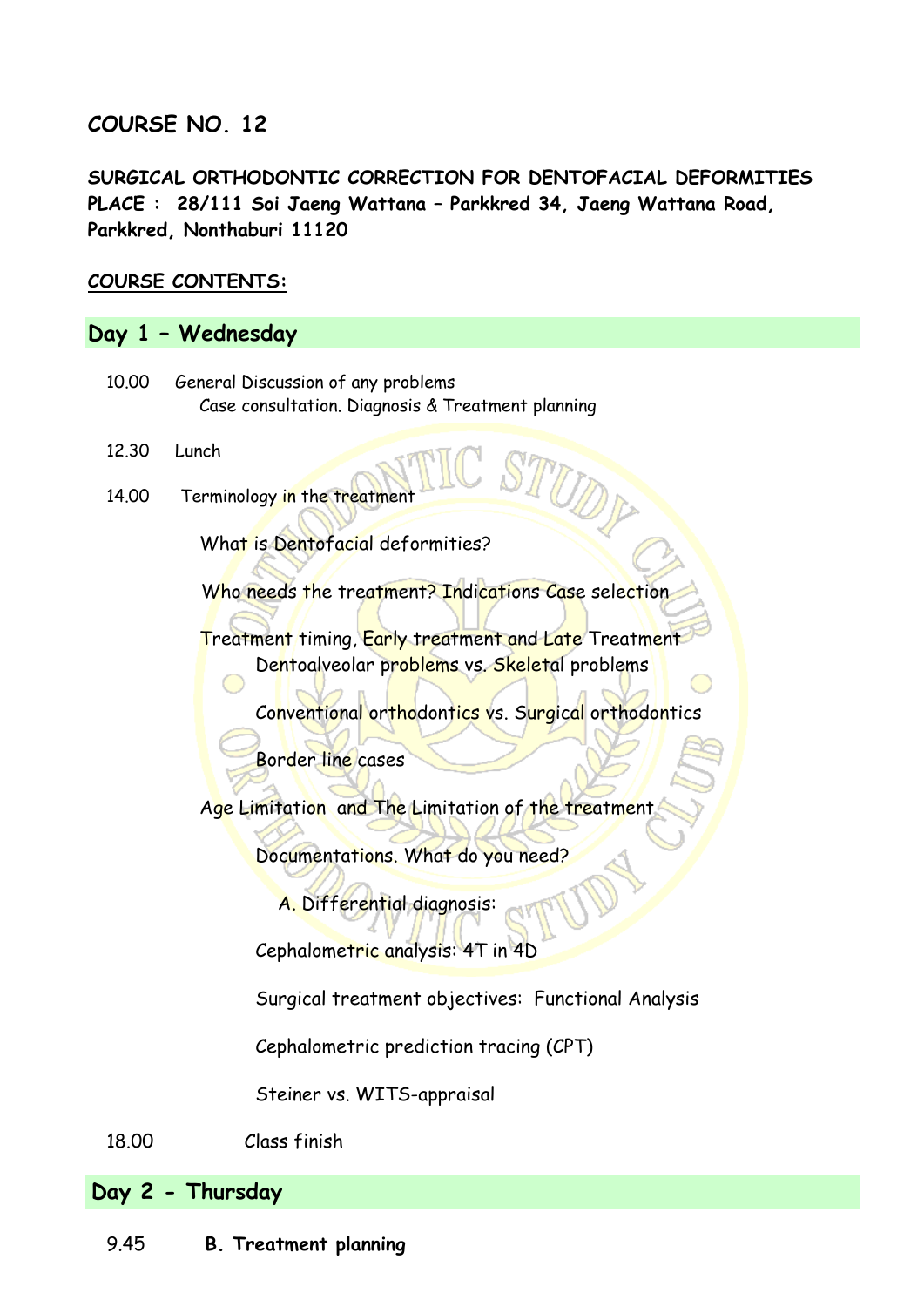#### **Presurgical orthodontics**

Surgical brackets (Schwan surgical setup)

Fabrication of surgical arch wires

Case demonstration: Class II & Class III cases

#### **C. Mechanotherapy**

Compensation vs. Decompensation

Biomechanics and Reverse-mechanics

Non-extraction vs. Extraction therapy

12.30-14.00 Lunch Break

14.00 Current surgical concepts

Correction of the transverse dimension

Surgical orthodontic maxillary expansion

Correction of the vertical and sagittal dimensions

15.30 Case demonstration: Single and two jaw procedures

Adjunct procedures

17.00 Class finish

### **Day 3 - Friday**

9.45 4 keys for decision making prior to the operation

Fabrication of the surgical splints

The two splint technique

CR registration, wax-bit construction

Demonstration: The use of Face bow transfer and semi-adjustable

articulator (SAM) and Model surgery